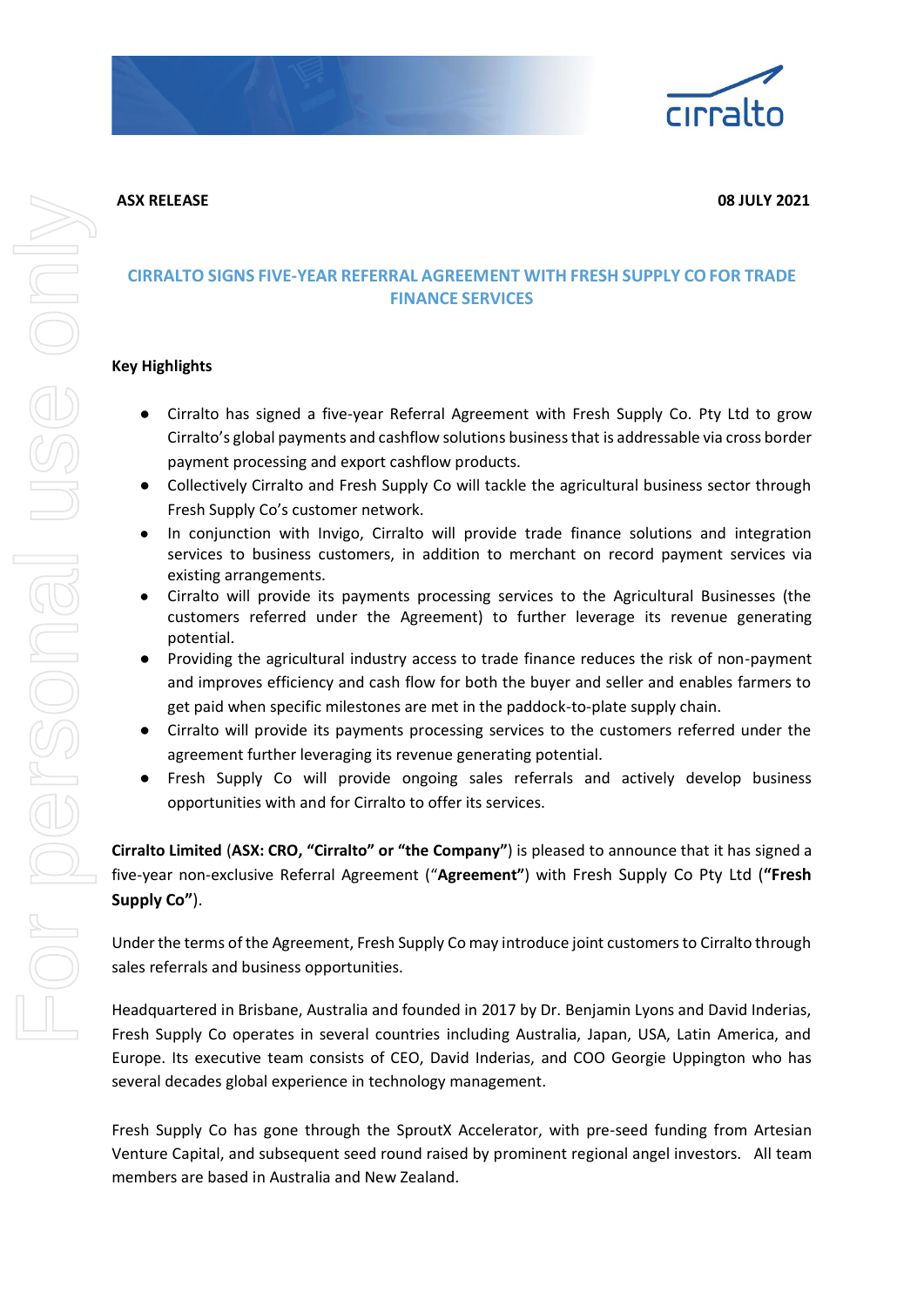

Fresh Supply Co acts as a data layer specialising in capturing operational farming data from a variety of sources and making it consumable by the financial sector. The ongoing data flow is visible through Fresh Supply Co's technology and enables continuous credit risk assessment, minimisation of exposure, and automated triggering of payments based on the meeting of specific milestones or criteria.

Combining this data mining technology with Cirralto's established Business to Business (**"B2B"**) Payment Solutions and trade finance services enables B2B transactions with a reduced risk of nonpayment, improved efficiency and cash flow for the customer.

Specific to the agricultural industry, this Agreement will enable Fresh Supply Co's network of over 20 livestock, grain, fruit and vegetable farmers the ability to utilise Cirralto's flexible payment solutions and access finance at a better rate. The companies are currently working on a strong pipeline of opportunities in payments and non-bank lending presenting a material revenue generating opportunity for Cirralto.

The customer solutions provided by Cirralto will be at varying rates, dependent on the product being offered and the specific customer circumstances. Under the terms of the Agreement, Fresh Supply Co may introduce potential sales leads and business opportunities to Cirralto and will receive a trade facilitation fee for each successfully on boarded customer. Cirralto will retain at least 70% of the gross profit margin on each customer contract.

In addition to the interest rate returns for trade finance products received by Cirralto, the Company will provide its payments processing capabilities across the same customer base to administer the issuing and collection of debt provided to customers, leveraging and diversifying its revenue generating potential.

Combining trade finance services to be delivered post acquisition by Invigo (see ASX announcement dated 5 July 2021) on top of Cirralto's established Business to Business (**"B2B"**) Payment Solutions is an important tool for B2B transactions, as it reduces the risk of non-payment and improves efficiency and cash flow across the supply chain.

The Agreement has a five-year term with automatic renewal for one-year after the expiration of this Agreement and is effectively immediately. Either party may terminate the Agreement by providing 30 days' notice. As part of this Agreement Cirralto permits Fresh Supply Co to use any Company materials in connection with its activities under the Agreement.

Commenting on the partnership, Adrian Floate, CEO of Cirralto, said "Working with Fresh Supply Co to help Aussie farmers is very humbling. By utilising our flexible payment solutions and the data mining technology intrinsic in Fresh Supply Co's business, we are able to positively impact Australia's Agricultural industry to drive improved cash flow and better business growth for those businesses.

"Data like animal health, weight, age and fat score are part of the animal specification that forms material terms of an agricultural sales contract. Fresh Supply Co are constantly gathering this data from all sorts of data point and creating a digital feed that enables a farmer to demonstrate to a buyer and us as a non-bank lender that are complying with a sales contract. Fresh Supply Co gives visibility